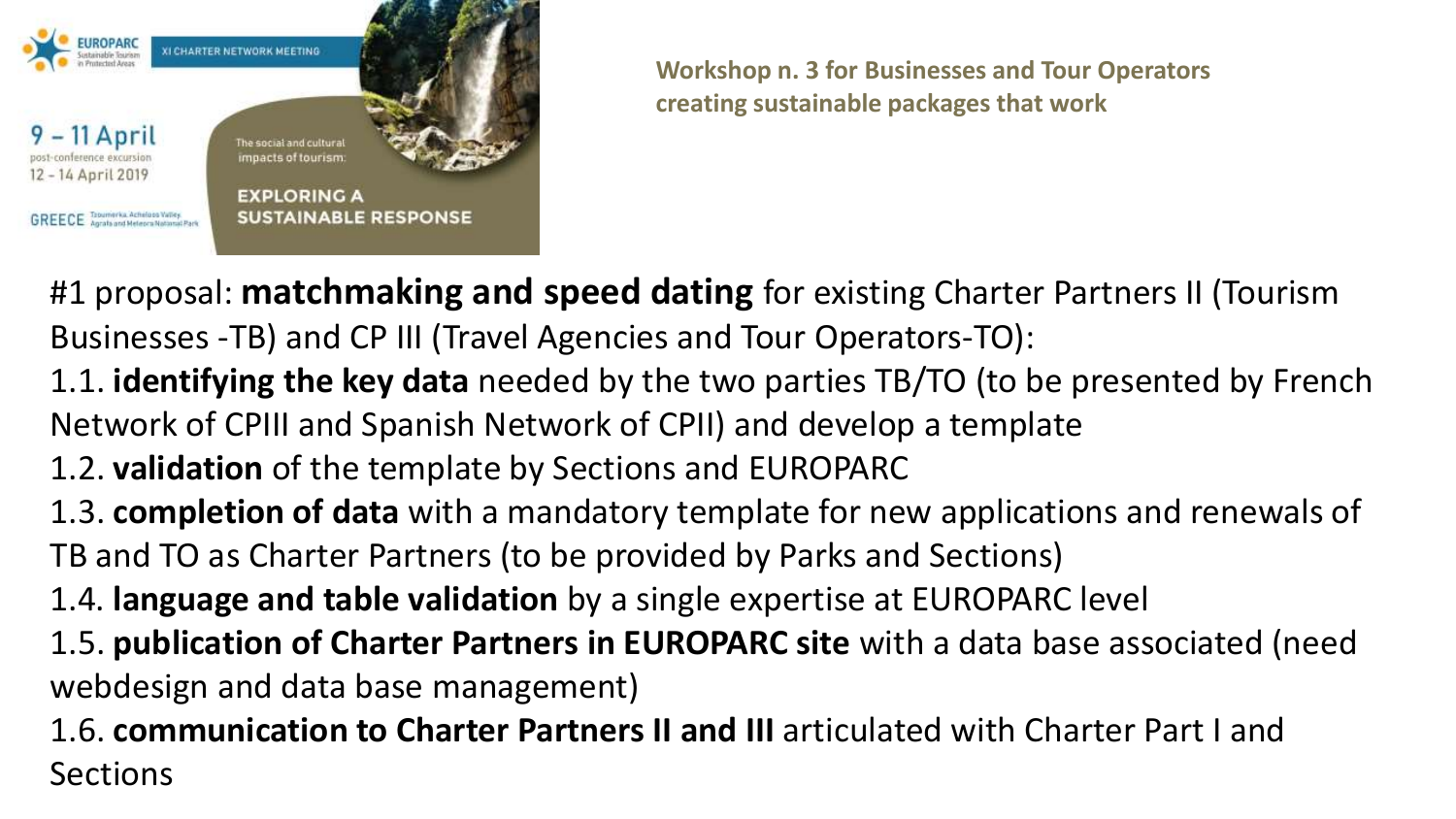

#2 proposal: **increasing TO as Charter Partners III from the main emission markets**  of North Europe (D, NL, UK, etc.) interested in working with our Charter destinations and with our Charter Partners II (Tourism Businesses -TB) and CP III (Travel Agencies and Tour Operators-TO):

2.1. **agree on a Charter Partner III Methodology** for the first step of TO recognition (to be prepared by EUROPARC and French and Spanish Section);

2.2. **develop a priority list of of TO associations or individual TO** from those countries (to be presented by French Network of CPIII and Spanish Network of CPII)

2.3. **contacts with the selected TO associations and TO** to present the Charter approach and invite them to become Charter Partners III( (to be provided by EUROPARC with the help of the French Network of CPIII and Spanish Network of CPII)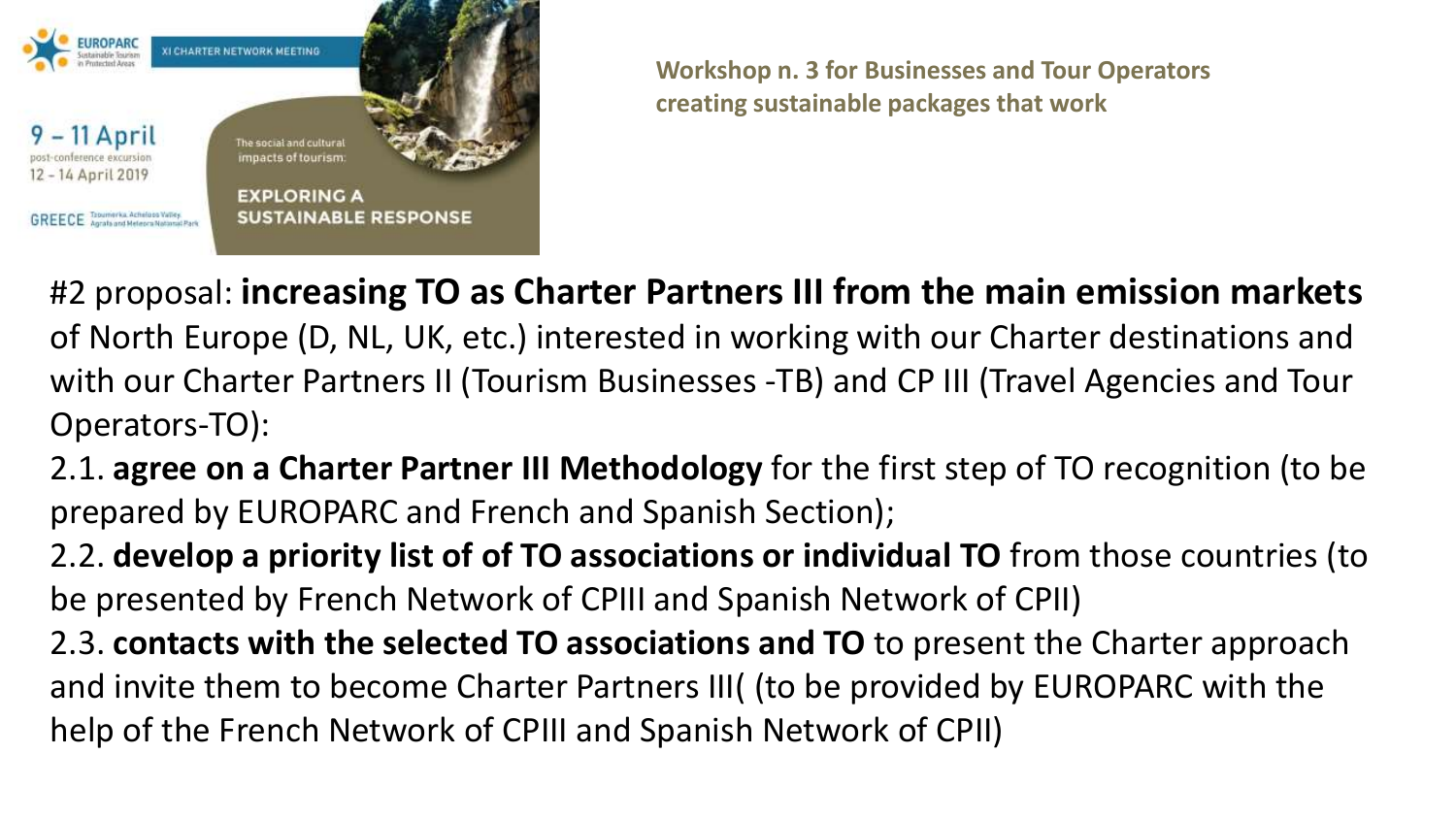

#3 proposal: **promoting our Charter products next to the main Portal of sustainable tourism** of the existing Charter Partners II (Tourism Businesses -TB) and CP III (Travel Agencies and Tour Operators-TO):

3.1. **develop a priority list of Sustainable and Responsible Travel Portals** (to be presented by French Network of CPIII and Spanish Network of CPII)

3.2. **contacts with the selected Travel Portals** to present the Charter approach/products and negotiate advantages of/for the network of Charter Partners II and III (to be provided by EUROPARC with the help of the French Network of CPIII and Spanish Network of CPII)